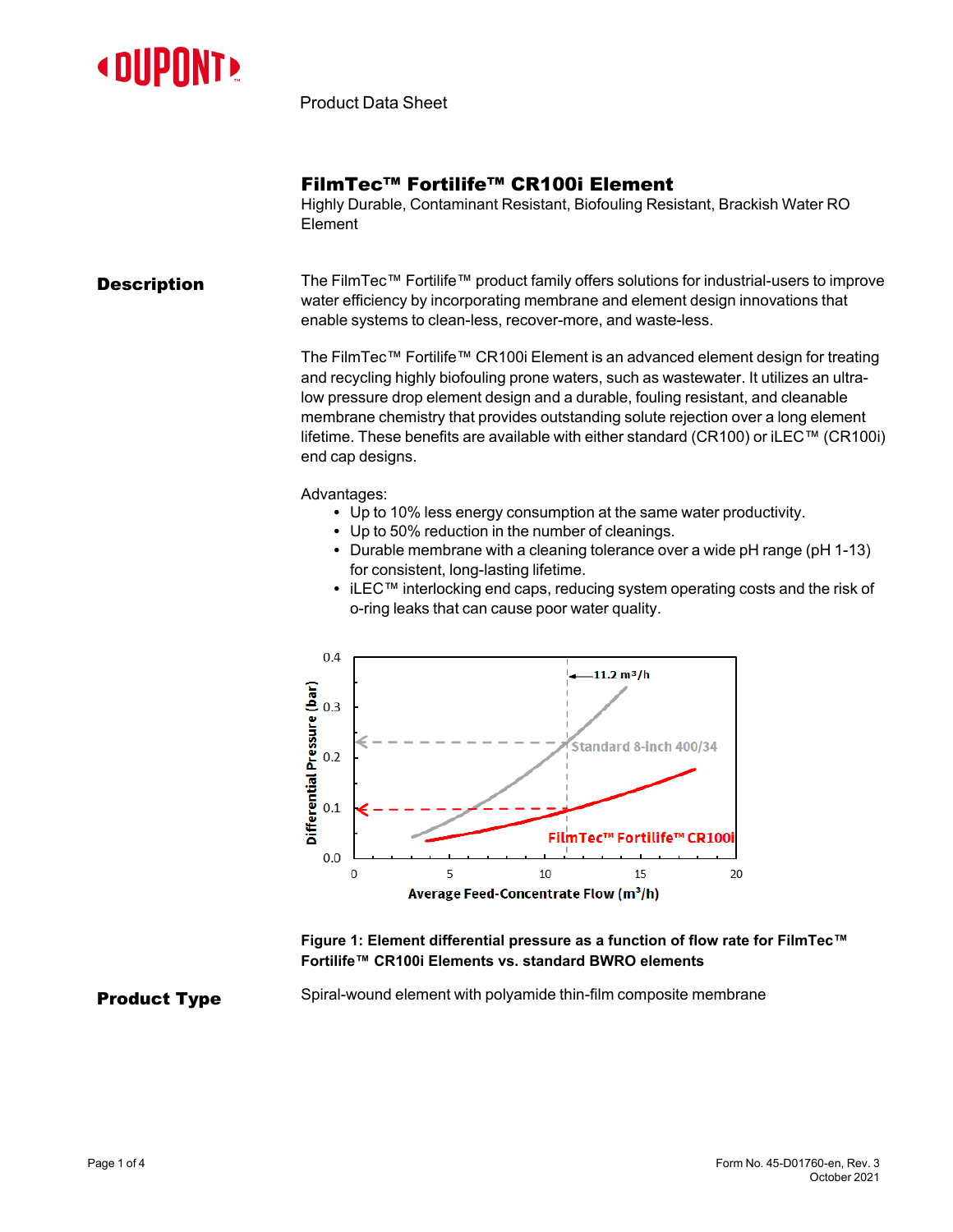# Typical Properties

|                                     |                                                                    | <b>Permeate Flow</b>                                      |                                                                                                                                                                                                                                                                                                                                                                                                                                                                                                                                                                                                                                                                                                   |                |                                   |                            |
|-------------------------------------|--------------------------------------------------------------------|-----------------------------------------------------------|---------------------------------------------------------------------------------------------------------------------------------------------------------------------------------------------------------------------------------------------------------------------------------------------------------------------------------------------------------------------------------------------------------------------------------------------------------------------------------------------------------------------------------------------------------------------------------------------------------------------------------------------------------------------------------------------------|----------------|-----------------------------------|----------------------------|
|                                     | <b>Active Area</b>                                                 | Rate                                                      | <b>Minimum Salt Rejection</b>                                                                                                                                                                                                                                                                                                                                                                                                                                                                                                                                                                                                                                                                     |                | <b>Stabilized Salt Rejection</b>  | <b>Element dP</b>          |
| <b>FilmTec™ Element</b>             | $ft^2(m^2)$                                                        | $gpd(m^3/d)$                                              | $(\%)$                                                                                                                                                                                                                                                                                                                                                                                                                                                                                                                                                                                                                                                                                            |                | (%)                               | typical (bar) <sup>5</sup> |
| FilmTec™ Fortilife™ CR100i          | 400 (37)                                                           | 11,500 (43.5)                                             | 99.4                                                                                                                                                                                                                                                                                                                                                                                                                                                                                                                                                                                                                                                                                              |                | 99.7                              | 0.1                        |
|                                     |                                                                    |                                                           | 1. Permeate flow and salt (NaCl) rejection is based on the following standard test conditions: 2,000 ppm NaCl,<br>225 psi (15.5 bar), 77°F (25°C), pH 8 and 15% recovery.<br>2. Flow rates for individual elements may vary but will be no more than +/- 15%.<br>3. Sales specifications may vary as design revisions take place.<br>4. Active area guaranteed +/-3%. Active area as stated by DuPont Water Solutions is not comparable to<br>nominal membrane area often stated by some manufacturers.<br>5. Element dP (differential pressure) is a typical value for an element operated with a permeate flow of 11,500<br>gpd and 15% recovery (average feed-concentrate flow: 11.2 $m^3/h$ ) |                |                                   |                            |
| <b>Element</b><br><b>Dimensions</b> | D DIA<br>Feed                                                      | <b>U-Cup Brine Seal</b>                                   | A<br><b>Fiberglass Outer Wrap</b>                                                                                                                                                                                                                                                                                                                                                                                                                                                                                                                                                                                                                                                                 | <b>End Cap</b> | C DIA<br>Permeate<br><b>Brine</b> |                            |
|                                     |                                                                    | Dimensions - inches (mm)                                  |                                                                                                                                                                                                                                                                                                                                                                                                                                                                                                                                                                                                                                                                                                   |                |                                   | 1 inch = $25.4$ mm         |
|                                     |                                                                    | <b>Feed Spacer</b>                                        | A                                                                                                                                                                                                                                                                                                                                                                                                                                                                                                                                                                                                                                                                                                 | B              | C                                 | D                          |
| <b>FilmTec™ Element</b>             |                                                                    | (mil)                                                     | inch (mm)                                                                                                                                                                                                                                                                                                                                                                                                                                                                                                                                                                                                                                                                                         | inch (mm)      | inch (mm)                         | inch (mm)                  |
| FilmTec™ Fortilife™ CR100i          |                                                                    | 34                                                        | 40.0 (1,016)                                                                                                                                                                                                                                                                                                                                                                                                                                                                                                                                                                                                                                                                                      | 40.5 (1029)    | 7.9(201)                          | 1.125 ID (29)              |
| <b>Operating and</b>                | Membrane Type                                                      | (Form No. 45-D01695-en).                                  | 1. Refer to FilmTec™ Design Guidelines for multiple-element systems of 8-inch elements<br>2. Element to fit nominal 8-inch (203 mm) I.D. pressure vessel<br>3. Individual elements with iLEC™ endcaps measure 40.5 inches (1,029 mm) in length (B). The net length (A) of<br>the elements when connected is 40.0 inches (1,016 mm).<br>Polyamide Thin-Film Composite<br>113 °F (45 °C)                                                                                                                                                                                                                                                                                                            |                |                                   |                            |
| <b>Cleaning Limits</b>              | Maximum Operating Temperature <sup>a</sup><br>600 psig (41 bar)    |                                                           |                                                                                                                                                                                                                                                                                                                                                                                                                                                                                                                                                                                                                                                                                                   |                |                                   |                            |
|                                     | <b>Maximum Operating Pressure</b><br>Maximum Element Pressure Drop |                                                           |                                                                                                                                                                                                                                                                                                                                                                                                                                                                                                                                                                                                                                                                                                   |                |                                   |                            |
|                                     | 15 psig (1.0 bar)<br>pH Range                                      |                                                           |                                                                                                                                                                                                                                                                                                                                                                                                                                                                                                                                                                                                                                                                                                   |                |                                   |                            |
|                                     | $2 - 11$<br>Continuous Operation <sup>a</sup>                      |                                                           |                                                                                                                                                                                                                                                                                                                                                                                                                                                                                                                                                                                                                                                                                                   |                |                                   |                            |
|                                     | Short-Term Cleaning (30 min.) <sup>b</sup>                         |                                                           | $1 - 13$                                                                                                                                                                                                                                                                                                                                                                                                                                                                                                                                                                                                                                                                                          |                |                                   |                            |
|                                     |                                                                    | Maximum Feed Silt Density Index (SDI)<br>SDI <sub>5</sub> |                                                                                                                                                                                                                                                                                                                                                                                                                                                                                                                                                                                                                                                                                                   |                |                                   |                            |
|                                     |                                                                    | Free Chlorine Tolerance <sup>c</sup><br>$< 0.1$ ppm       |                                                                                                                                                                                                                                                                                                                                                                                                                                                                                                                                                                                                                                                                                                   |                |                                   |                            |

a. Maximum temperature for continuous operation above pH 10 is 95 °F (35 °C)

b. Refer to guidelines in FilmTec™ Cleaning [Guidelines](https://www.dupont.com/content/dam/dupont/amer/us/en/water-solutions/public/documents/en/RO-NF-FilmTec-Cleaning-Procedures-Manual-Exc-45-D01696-en.pdf) (Form No. 45-D01696-en) for more information.

c. Under certain conditions, the presence of free chlorine and other oxidizing agents will cause premature failure. Since oxidation damage is not covered under warranty, DuPont recommends removing residual free chlorine by pretreatment prior to membrane exposure. Please refer to [Dechlorinating](https://www.dupont.com/content/dam/dupont/amer/us/en/water-solutions/public/documents/en/RO-NF-FilmTec-Chlorination-Dechlorination-Manual-Exc-45-D01569-en.pdf) Feedwater (Form No. 45-D01569-en) for more information.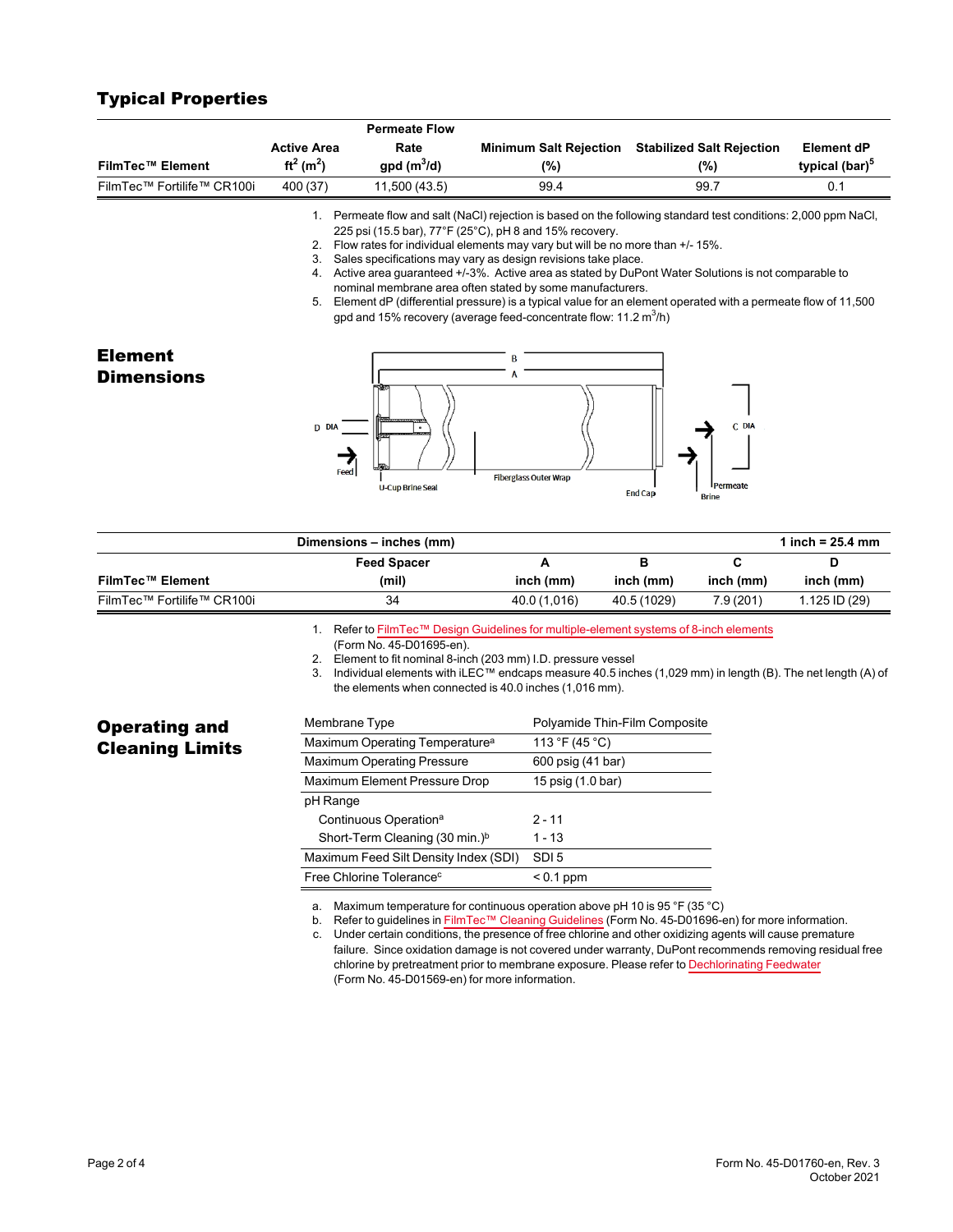| <b>Additional</b><br>Important<br><b>Information</b> | Before use or storage, review these additional resources for important information:<br>• Usage Guidelines for FilmTec™ 8" Elements (Form No. 45-D01706-en)<br>Start-Up Sequence (Form No. 45-D01609-en)<br>• Storage and Shipping of New FilmTec™ Elements (Form No. 45-D01633-en)                                                                                                                                                                                                                                                                                                                                           |
|------------------------------------------------------|------------------------------------------------------------------------------------------------------------------------------------------------------------------------------------------------------------------------------------------------------------------------------------------------------------------------------------------------------------------------------------------------------------------------------------------------------------------------------------------------------------------------------------------------------------------------------------------------------------------------------|
|                                                      | Proper start-up of reverse osmosis water treatment systems is essential to prepare the<br>membranes for operating service and to prevent membrane damage due to<br>overfeeding or hydraulic shock. Following the proper start-up sequence also helps<br>ensure that system operating parameters conform to design specifications so that<br>system water quality and productivity goals can be achieved.                                                                                                                                                                                                                     |
|                                                      | Before initiating system start-up procedures, membrane pretreatment, loading of the<br>membrane elements, instrument calibration and other system checks should be<br>completed.                                                                                                                                                                                                                                                                                                                                                                                                                                             |
|                                                      | Please refer to the application information literature entitled Start-Up Sequence<br>(Form No. 45-D01609-en) for more information.                                                                                                                                                                                                                                                                                                                                                                                                                                                                                           |
| <b>Operation</b><br><b>Guidelines</b>                | Avoid any abrupt pressure or cross-flow variations on the spiral elements during start-<br>up, shutdown, cleaning or other sequences to prevent possible membrane damage.<br>During start-up, a gradual change from a standstill to operating state is recommended<br>as follows:<br>• Feed pressure should be increased gradually over a 30-60 second time frame.<br>• Cross-flow velocity at set operating point should be achieved gradually over 15-<br>20 seconds.                                                                                                                                                      |
|                                                      | Please refer to FilmTec™ Reverse Osmosis Membranes Technical Manual<br>(Form No. 45-D01504-en).                                                                                                                                                                                                                                                                                                                                                                                                                                                                                                                              |
| <b>Product</b><br><b>Stewardship</b>                 | DuPont has a fundamental concern for all who make, distribute, and use its products, and<br>for the environment in which we live. This concern is the basis for our product stewardship<br>philosophy by which we assess the safety, health, and environmental information on our<br>products and then take appropriate steps to protect employee and public health and our<br>environment. The success of our product stewardship program rests with each and every<br>individual involved with DuPont products-from the initial concept and research, to<br>manufacture, use, sale, disposal, and recycle of each product. |
| <b>Customer Notice</b>                               | DuPont strongly encourages its customers to review both their manufacturing processes<br>and their applications of DuPont products from the standpoint of human health and<br>environmental quality to ensure that DuPont products are not used in ways for which they<br>are not intended or tested. DuPont personnel are available to answer your questions and to<br>provide reasonable technical support. DuPont product literature, including safety data<br>sheets, should be consulted prior to use of DuPont products. Current safety data sheets are<br>available from DuPont.                                      |
|                                                      | Please be aware of the following:<br>• The use of this product in and of itself does not necessarily guarantee the removal of<br>cysts and pathogens from water. Effective cyst and pathogen reduction is<br>dependent on the complete system design and on the operation and maintenance<br>of the system.<br>• Permeate obtained from the first hour of operation should be discarded.                                                                                                                                                                                                                                     |